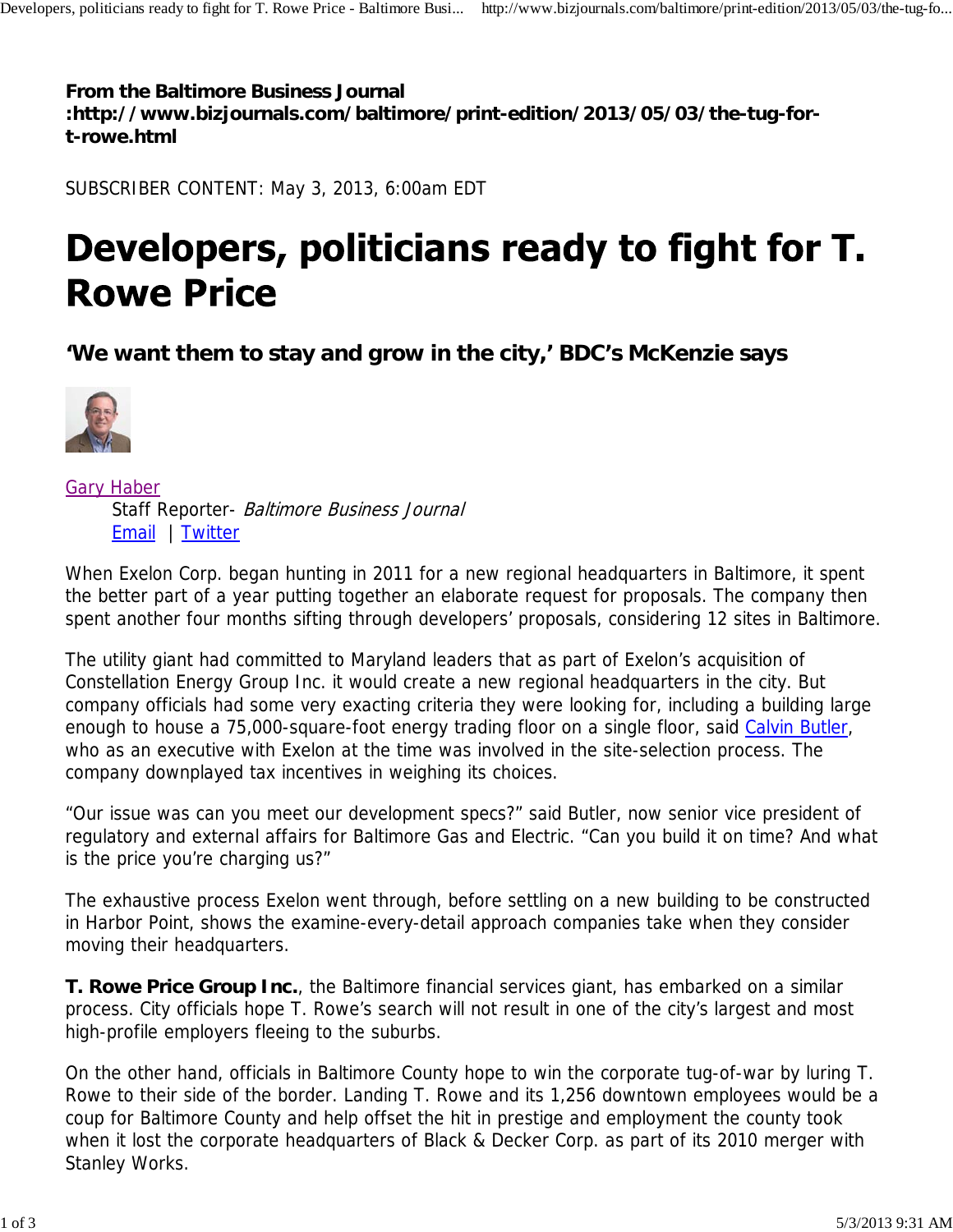## **MORE: Suburbs vs. city? T. Rowe can benefit from each locale**

If Baltimore County wants to steal T. Rowe, it will have to go through Brenda McKenzie first. McKenzie, president of the Baltimore Development Corp., makes no bones about the city's intense desire to hold onto T. Rowe.

"We absolutely don't want them to leave," she said. "We want them to stay and grow in the city."

McKenzie declined to reveal the kind of incentives the BDC could offer T. Rowe Price to keep it from leaving.

"We really want to hear from them about the things that are most important to them," McKenzie said. "They're a valued corporate partner and we want to make sure their needs are met."

## **What T. Rowe wants**

It's difficult to know which factors are most important to T. Rowe's top executives in weighing a possible headquarters move after CEO James A.C. Kennedy first raised the possibility in an April 23 interview with the Baltimore Business Journal.

Kylie Muratore, a T. Rowe spokeswoman, said the company had no further comments beyond what Kennedy has said.

Those who know T. Rowe say officials and developers on both sides of the city-county line should take the company seriously when Kennedy raises the prospect of moving — if not to Owings Mills, then possibly to Harbor Point, where it would be Exelon's neighbor.

T. Rowe also raised the prospect of a possible move three years before its lease at 100 E. Pratt St. was last to expire in 2006. The current lease expires in mid- 2017.

Kirby Fowler, president of **Downtown Partnership of Baltimore Inc.**, said T. Rowe has not raised any specific concerns about its downtown location with his group.

But Kennedy was not pleased about T. Rowe having to move its downtown employees to other company locations in Maryland in 2011 and 2012 because of noise and disruption from the Baltimore Grand Prix, which buzzed right past T. Rowe's front door.

Of the city locations T. Rowe said it is considering, Fowler said three are within enterprise zones that would qualify the company for a one-time tax credit.

The tax credit is \$1,000 for each new employee a company hires. It would apply to Harbor Point, the former News American site at 300 E. Pratt St. and T. Rowe's current location at 100 E. Pratt St.

Meanwhile, Baltimore County officials are tightlipped about what kind of incentive package they could offer to lure T. Rowe's headquarters to Owings Mills, where the company already has a campus with six buildings.

"Certainly Baltimore County is grateful for T. Rowe Price's presence in Owings Mills, which represents a significant investment on its part," said Fronda Cohen, a spokeswoman for Baltimore County Department of Economic Development. "In terms of future decisions about locations, that's